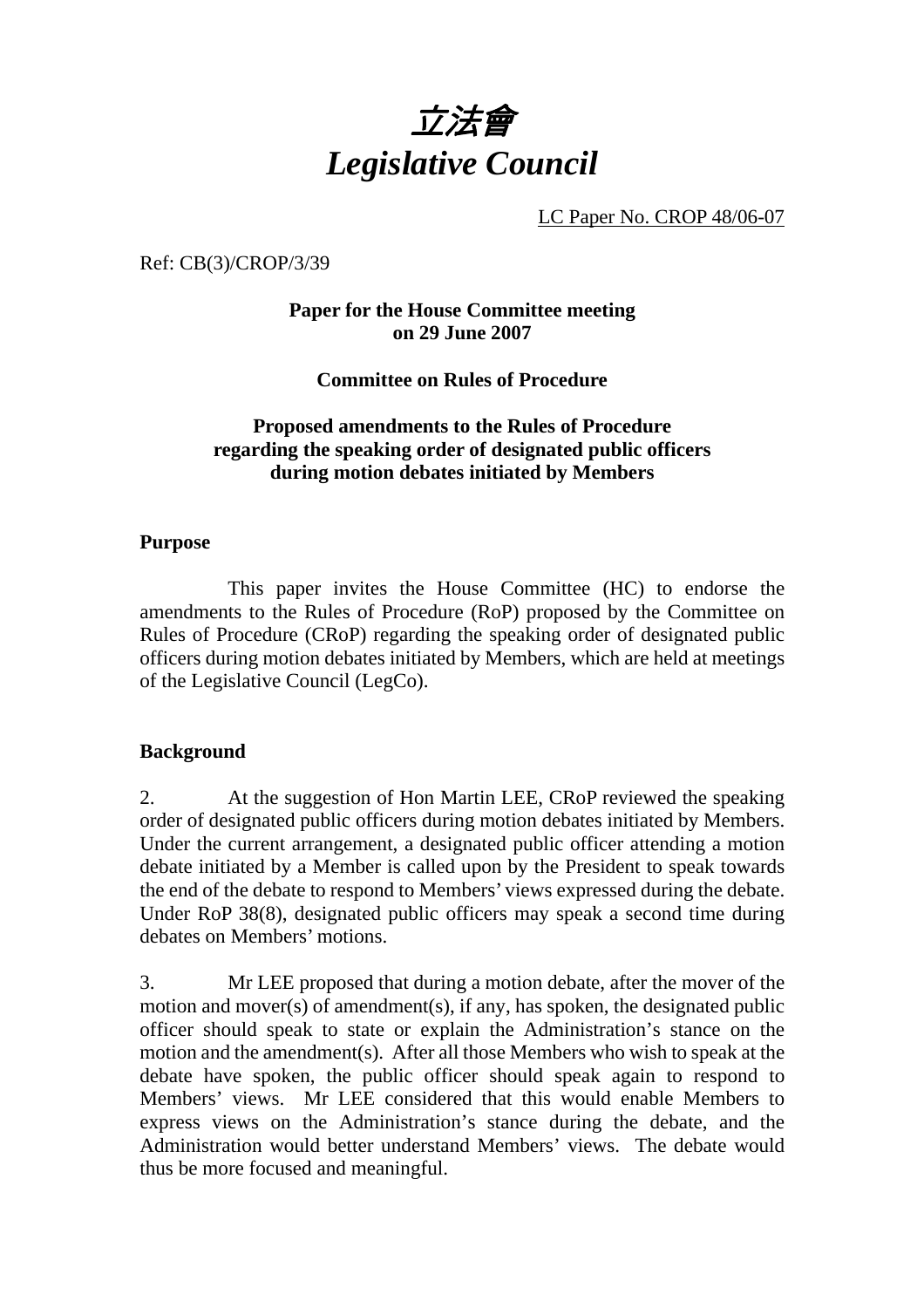## **CRoP's deliberation and recommendation**

## Proposed speaking arrangement

4. CRoP is of the view that a designated public officer attending a motion debate initiated by a Member should speak twice during the debate, i.e. in the early part of the debate to state or explain the Administration's stance on the motion and the amendment(s), if any, and towards the end of the debate to respond to Members' views expressed during the debate, so that the debate would be more focused and meaningful.

5. CRoP is aware that if designated public officers are willing to speak twice during motion debates, there is no need to amend RoP to make the proposed speaking order a standing arrangement. In fact, on behalf of Members, the HC chairman had put forward a similar proposal to the Chief Secretary for Administration (CS) in November 1998 and April 1999. CS responded on both occasions that the Administration did not see the need for changing the speaking arrangement of public officers in motion debates, as it considered that the established practice had worked well and best served the purpose. However, CRoP notes that designated public officers have only on very rare occasions spoken twice during debates on Member's motions in the past. CRoP decides that the relevant provisions in RoP should be amended to enable the President to call upon designated public officers to speak both in the early part and towards the end of motion debates initiated by Members, except for the debate on the Chief Executive's Policy Address under RoP 13. CRoP also notes that even if RoP is amended to the above effect, the contents of the speeches of designated public officers would still be beyond the control of Members.

6. CRoP held a meeting with the Director of Administration to discuss the above proposal.

## Administration's views on proposed amendments to RoP

7. Having considered the Administration's views on its proposal, CRoP recommends that subrule (3A) to Rule 33 (Manner of Debating Motions) be amended and a new subrule (3B) be added to this Rule to give effect to the proposed speaking arrangement in paragraph 5 above.

8. The Administration has been consulted on the proposed amendments to RoP 33 and expressed the following views:

> (a) the present RoP already provides the flexibility for designated public officers attending a motion debate to speak more than once. As a matter of fact, designated public officers did speak in the early part as well as at the end of motion debates on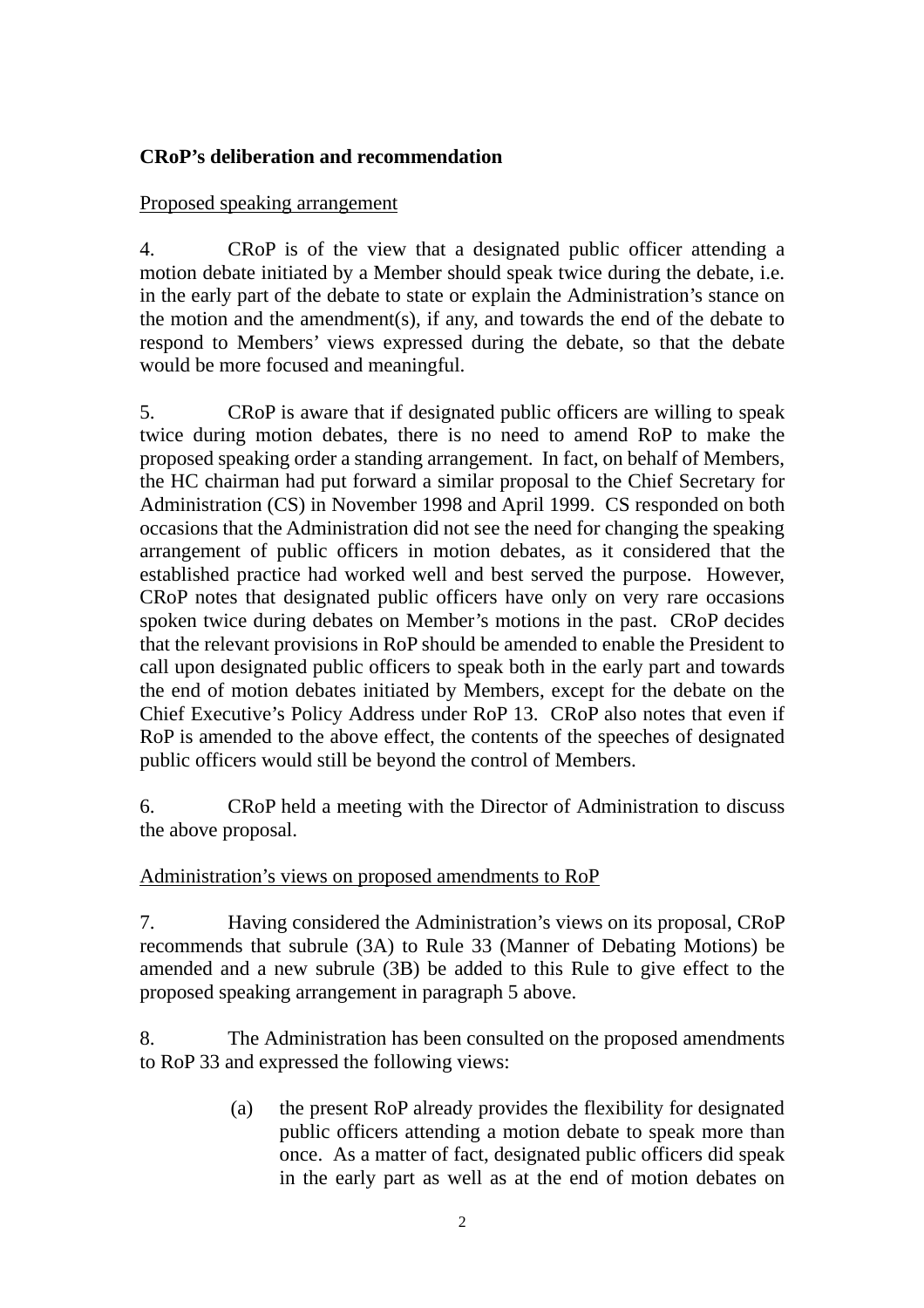various occasions in the past. The Administration would continue to do so in appropriate circumstances in the future. It therefore does not see a practical need for the proposed amendments to RoP;

- (b) the proposed speaking arrangement is at variance with the general principle reflected in RoP that the President is to call upon any person to speak, only if that person has given notice to transact business at LegCo or if that person indicates his intention to speak. Nevertheless, the Administration respects Members' intention to pursue the suggested amendments if Members consider that there are sufficient justifications to make exceptions in respect of debates on motions not intended to have legislative effect, on the clear understanding that a designated public officer, when called upon by the President under the amended RoP, has the discretion to decide whether to speak or indicate that he does not wish to speak; and
- (c) the proposed amendments to RoP 33 may cover other types of debates that can be initiated by Members, including debates on various motions concerning Members' Bills (RoP 54(3),  $55(1)(a)$ , 61 and 63(1), etc). The Administration has suggested that the new RoP 33(3B) be framed in such a way that it applies only to debates on motions not intended to have legislative effect, but exceptions be made for the Motion of Thanks moved under RoP 13 and adjournment motions moved under RoP 16(4).

## Proposed amendments to RoP after considering Administration's views

9. After considering the Administration's views on the proposed amendments to RoP, CRoP agrees that, in addition to the debate on the Chief Executive's Policy Address under RoP 13(1), adjournment debate under RoP 16(4) should also be excluded from the new RoP 33(3B). As regards the debates on motions moved under RoP 54(3), 55(1)(a), 61 and 63(1), CRoP considers that they should be covered by the new RoP 33(3B). The proposed amendments to RoP are in the **Appendix**.

10. CRoP notes that, when a designated public officer is called upon by the President under the amended RoP, he has the discretion to decide whether to speak or indicate that he does not wish to speak. However, CRoP hopes that designated public officers concerned will speak when called upon by the President.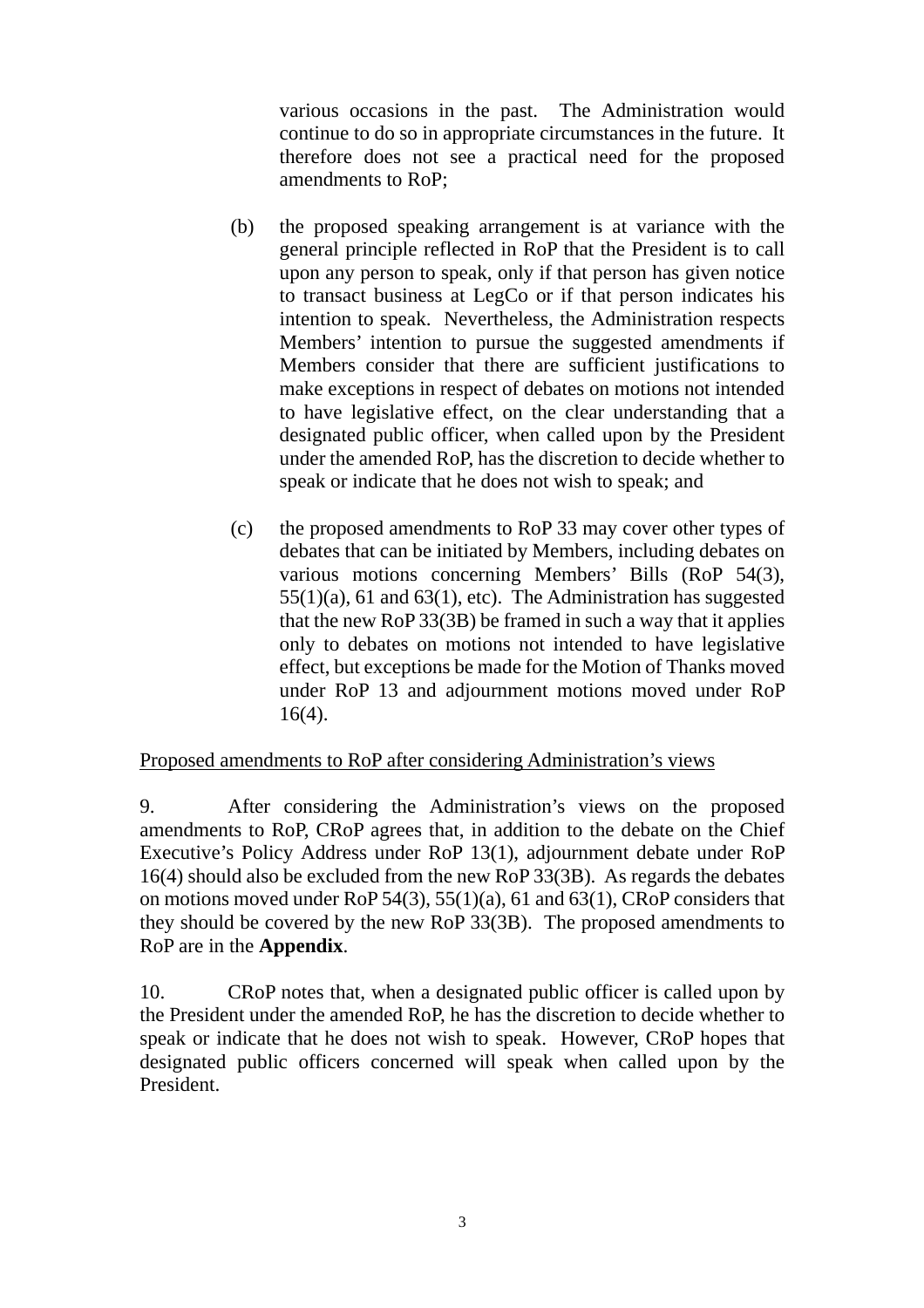# **Advice sought**

11. Members are invited to endorse the speaking arrangement proposed by CRoP and the proposed amendments to RoP 33 in the **Appendix**. Subject to HC's endorsement, a resolution to amend RoP 33 would be moved by the chairman of CRoP at the Council meeting of 11 July 2007. In this connection, HC's support for the President's leave to dispense with the requisite notice for the resolution is also sought.

Legislative Council Secretariat 28 June 2007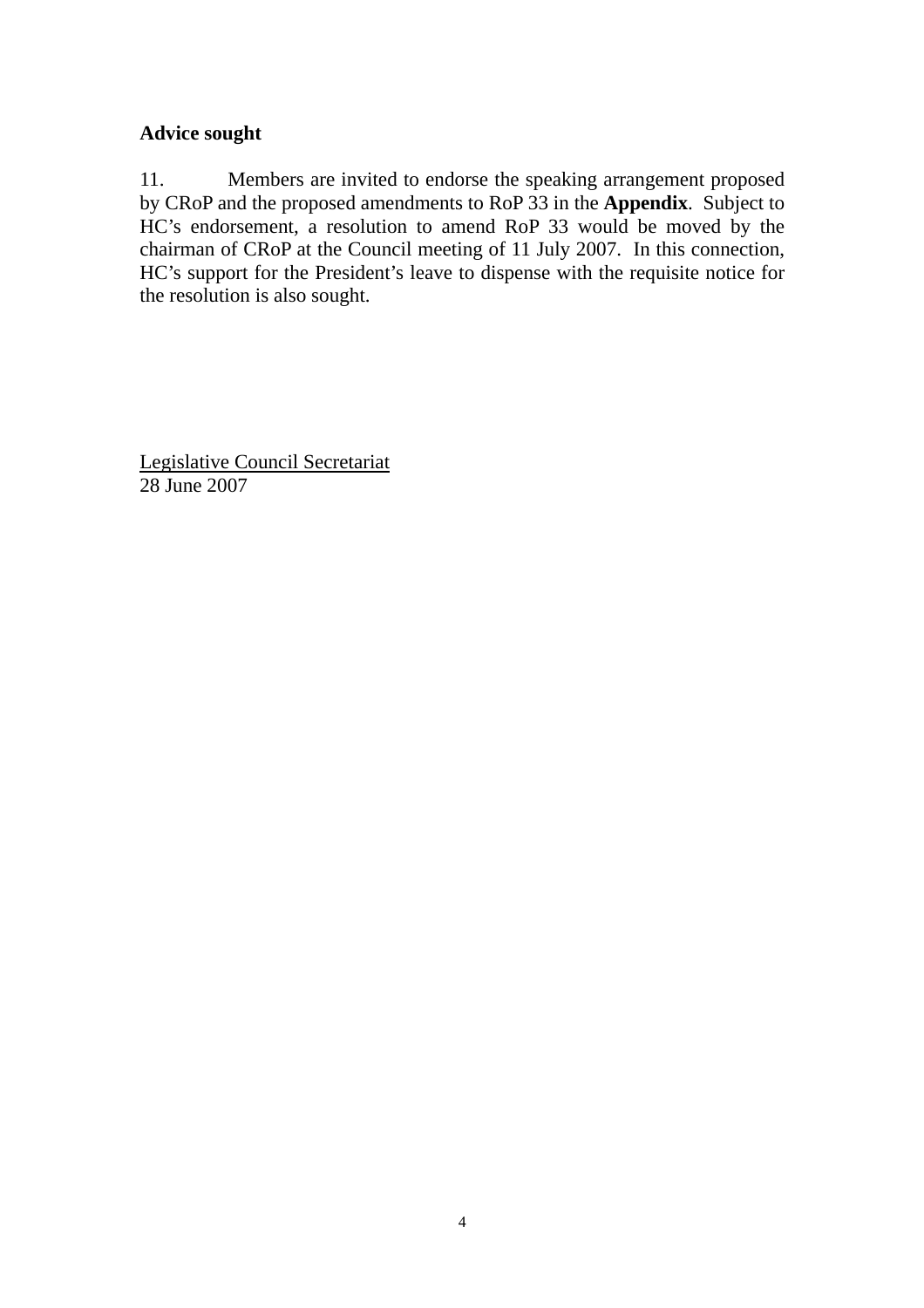### **Appendix**

## **Proposed amendments to the Rules of Procedure regarding the speaking order of designated public officers during motion debates initiated by Members**

## **33. Manner of Debating Motions**

(1) A Member called upon by the President or Chairman to move a motion shall rise in his place and in moving the motion shall make such remarks as he may wish.

 (2) When a motion has been moved, the President or Chairman shall propose the question thereon to the Council or the committee of the whole Council; debate may then take place on that question.

(3) Amendments of which notice has been given or dispensed with in accordance with Rule 29(6)(a) or (b) (Notice of Motions and Amendments) may be moved to a motion at any time after the question has been proposed on the motion by the President or Chairman and after all the amendments have been disposed of the President or Chairman shall again propose the question on the motion, or shall propose the question on the motion as amended, as the case may require, and a further debate may take place.

 (3A) When *Subject to subrule (3B), when* no more Member indicates his intention to speak in a debate in the Council, the President shall call upon the mover of the motion to speak in reply. The reply, if so made, shall be confined to matters raised during the debate. *(L.N. 86 of 2000)*

*(3B) Except in the case of a motion moved by a designated public officer or under Rule 13(1) (The Chief Executive's Policy Address) or Rule 16(4) (Motions for the Adjournment of the Council), the President shall call upon designated public officers attending the debate to speak –* 

- *(a) before any Member who indicates his intention to speak is called upon to speak; and*
- *(b) when no more Member indicates his intention to speak or, in the case of a joint debate on the motion and its amendments, after the mover of the motion has been called upon to speak on the amendments and has spoken.*

(4) After the mover of a motion has made his reply, or in the event that there is no reply, the debate comes to a close. The President shall forthwith put the question on the motion, or on the motion as amended, to the Council for its decision. *(L.N. 86 of 2000)*